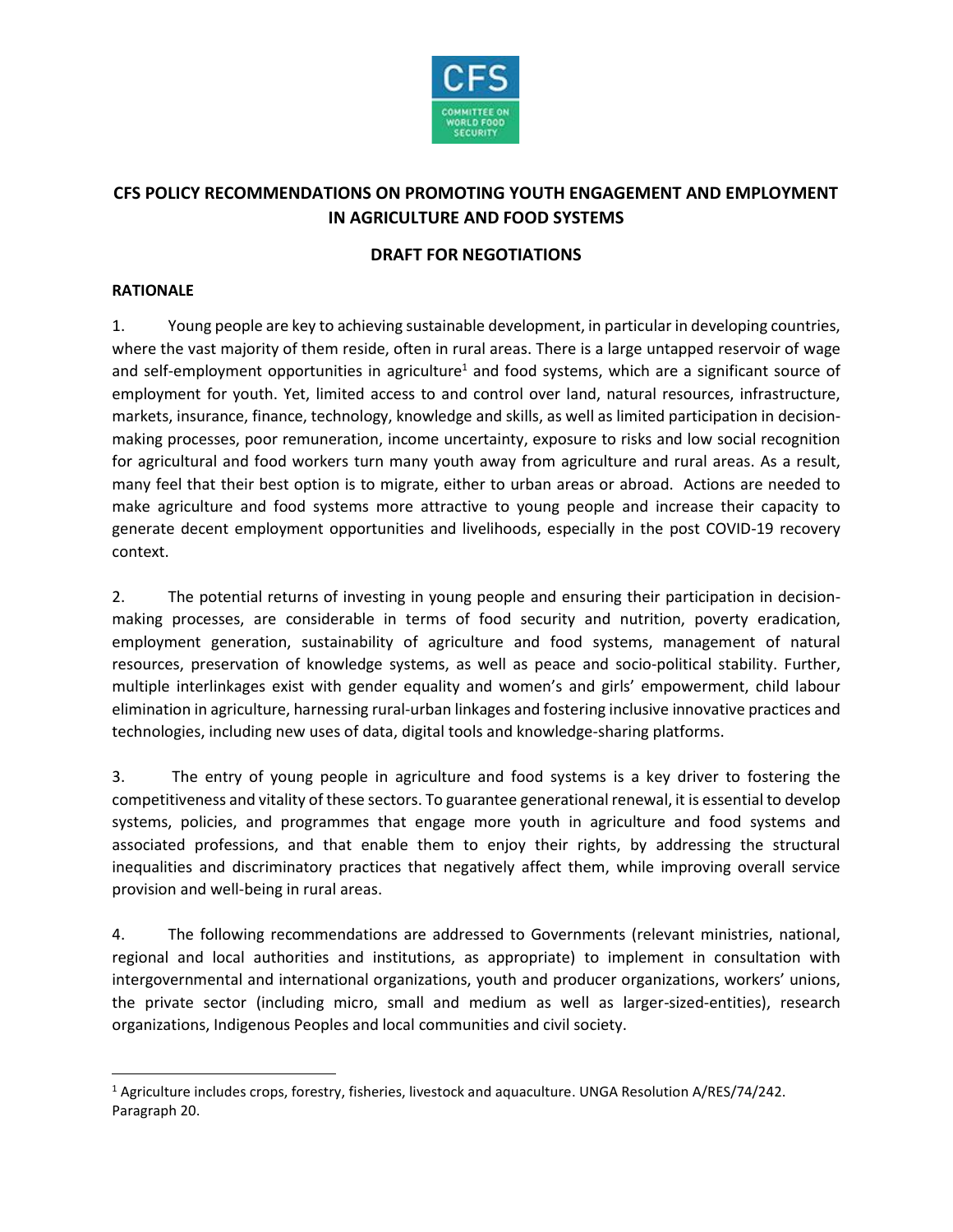5. These policy recommendations are envisioned as an ambitious, focused and action-oriented tool that will encourage public policies to foster enabling environments capable of tapping into the energy and skills of youth to make agriculture and food systems sustainable and promote food security and nutrition. In working towards this aim, the diversity, intersectionality, and context specificity of youth aspirations, needs and experience across the globe should first be recognized.

## **1. PROVIDE AN ENABLING ENVIRONMENT FOR YOUTH ENGAGEMENT AND EMPLOYMENT IN AGRICULTURE AND FOOD SYSTEMS**

a) Contribute to the realization of human rights of youth without any discrimination, by implementing existing global policy instruments that are relevant to youth engagement and employment in agriculture and food systems, as applicable, by supporting relevant policy processes and programmes, as well as by creating accountability mechanisms for youth as right holders to hold duty bearers accountable; *(#Rights)*

b) Ensure that youth-oriented policies and programmes engage youth in their design and take heterogeneity of youth and intergenerational relationships and hierarchies into account, providing additional support to improve equity and distribution of resources across generation, gender, class, culture, ethnicity and citizenship status, with specific attention to groups of youth in vulnerable and disadvantaged situations; *(#Diversity and representation)*

c) Enhance youth's standards of living by ensuring their access to quality education, health, hygiene and healthy diets; and reduce present and future vulnerability of youth by ensuring their access to basic infrastructure and services and by implementing context-specific social protection systems that contribute to meeting children's and adolescents' specific needs, including food and nutrition, with specific attention towards girls and young women; *(#Social protection*)

d) Provide income support measures and employment opportunities for young people, especially young women, who have lost their jobs as a result of shocks, conflicts or crises, as a means to ensure stability, reintegration, socio-economic growth and sustainable peace; *(#Social protection*)

e) Support and encourage equal, non-discriminatory and meaningful youth participation and leadership in organizations, including through civil society and private sector organizations, in governance mechanisms and decision-making fora at all levels, such as CFS, parliaments, unions and other national and local policy-making spaces, as appropriate, and promote youth-led organizations and initiatives; *(#Participation and governance)*

f) Strengthen collection of sex- and age-disaggregated labour market information and statistics to capture the diverse realities and heterogeneity of youth, their employment status and working conditions in agriculture and food systems, access to social protection, migration and mobility patterns, working time devoted to different activities and their overall living conditions; *(#Data collection)*

g) Improve the documentation of different forms of youth engagement in agriculture and food systems, combining quantitative and qualitative methods and youth-led participatory research, with due regard to data privacy and safety, to better understand youth needs, experiences, aspirations and behaviours and inform policy development. *(#Data collection)*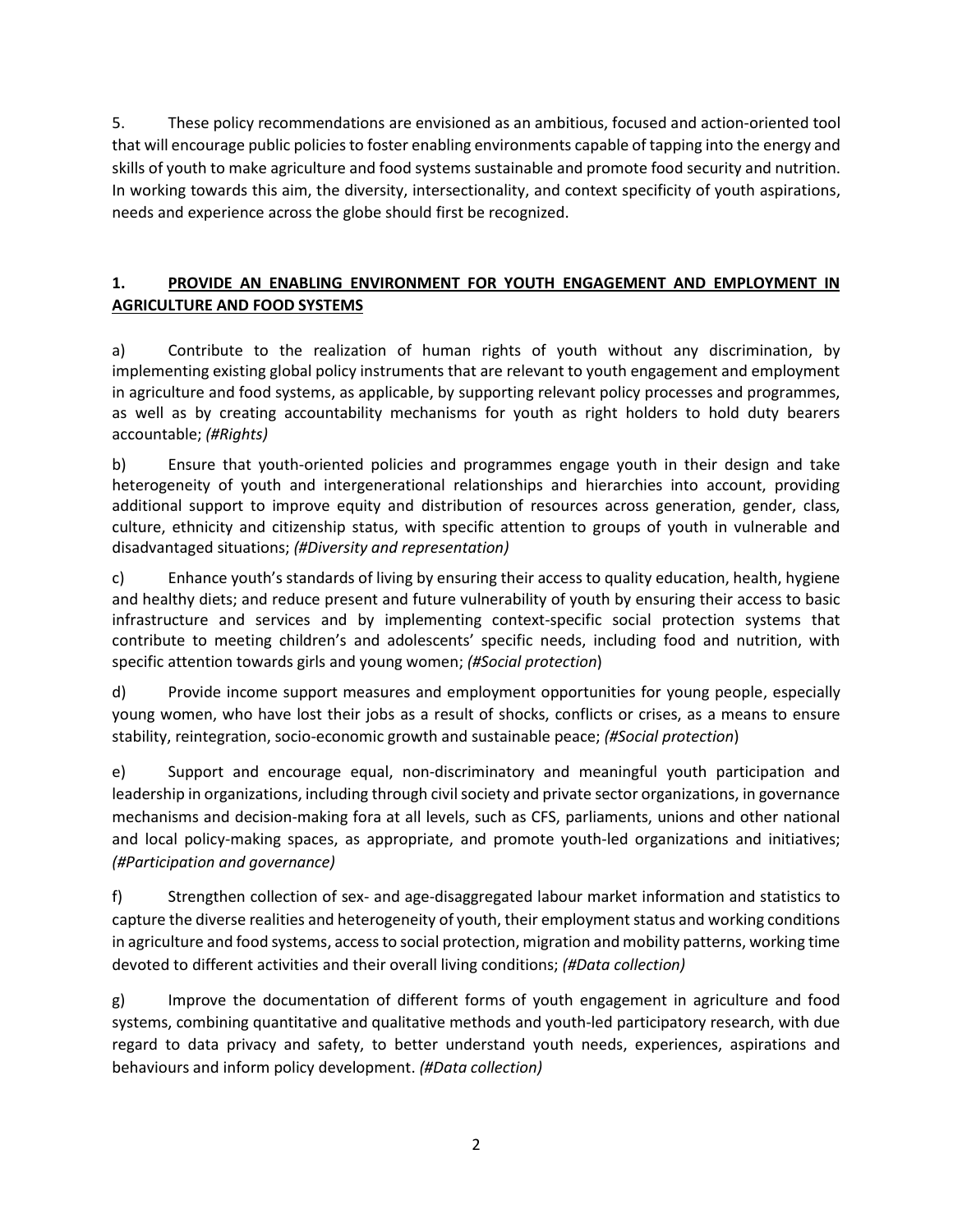### **2. SECURE DIGNIFIED, ATTRACTIVE AND REWARDING LIVELIHOODS**

a) Develop social protection, employment and labour market policies and labour demand interventions, as well as investments and private sector development strategiesthat target young people, with emphasis on youth in situations of vulnerability, providing opportunities for dignified engagement and decent jobs for youth in agriculture and food systems. Such jobs should preferably contribute to adapt agriculture and food systems to mitigate their impact on climate change, conserving or restoring biodiversity, soils and the environment; *(#Targeting youth)*

b) Implement comprehensive labour market policies to increase the employability of youth of legal working age in agriculture and food systems through interventions such as job assistance, employment services, culturally-appropriate training, skills development and apprenticeship, job matching, mentorship programming, entrepreneurship coaching and incubators, and payment for ecosystem services; *(#Labour market policies)*

c) Implement labour demand-side measures for youth to promote more inclusive, resilient and sustainable food systems through investments that are consistent with the CFS Principles for Responsible Investment in Agriculture and Food Systems (CFS-RAI); (#*Labour market policies)*

d) Establish programmes to facilitate school to work transition, ensuring equitable access to these programmes across gender, ethnicity, levels of education and citizenship status and ensuring that they support the diversity of youth aspirations; (#*Labour market policies)*

e) Develop and adopt labour laws, policies and regulations, and assign adequate budgets to enable decent living wages and incomes and ensure decent working conditions for youth in agriculture and food systems, with particular attention to children of legal working age, migrants and marginalized groups, ensuring occupational safety and health, reducing exposures to hazards, providing personal protective equipment, adequate working hours, non-discrimination, adequate access to social security and education; (#*Employment legislation and governance*)

f) Recognize and compensate, as appropriate, unpaid work performed by youth in agriculture and food systems, including care work by young women, by developing social protection programmes that promote access to public childcare, essential health care, maternity care, parental leave and community services; (#*Social protection*)

g) Ensure labour inspection systems in sectors and occupations related to agriculture and food systems, where young people are prevalent, and develop community-level monitoring of compliance to labour legislation and labour rights, reinforcing the need to prevent and eliminate child labour; (#*Employment legislation and governance*)

h) Establish monitoring mechanisms to foster the progressive transition to formalization of informal enterprises in agriculture and food systems, including youth-led ones, for business owners and employees to get formal social and labour coverage, as well as access to financial and other support; (#*Formalization*)

i) Promote, in line with relevant CFS policy recommendations, agroecological and other innovative practices for inclusive, resilient and sustainable agriculture and food systems to generate decent job opportunities for youth and, in doing so, supporting the financial, management and technical capacity of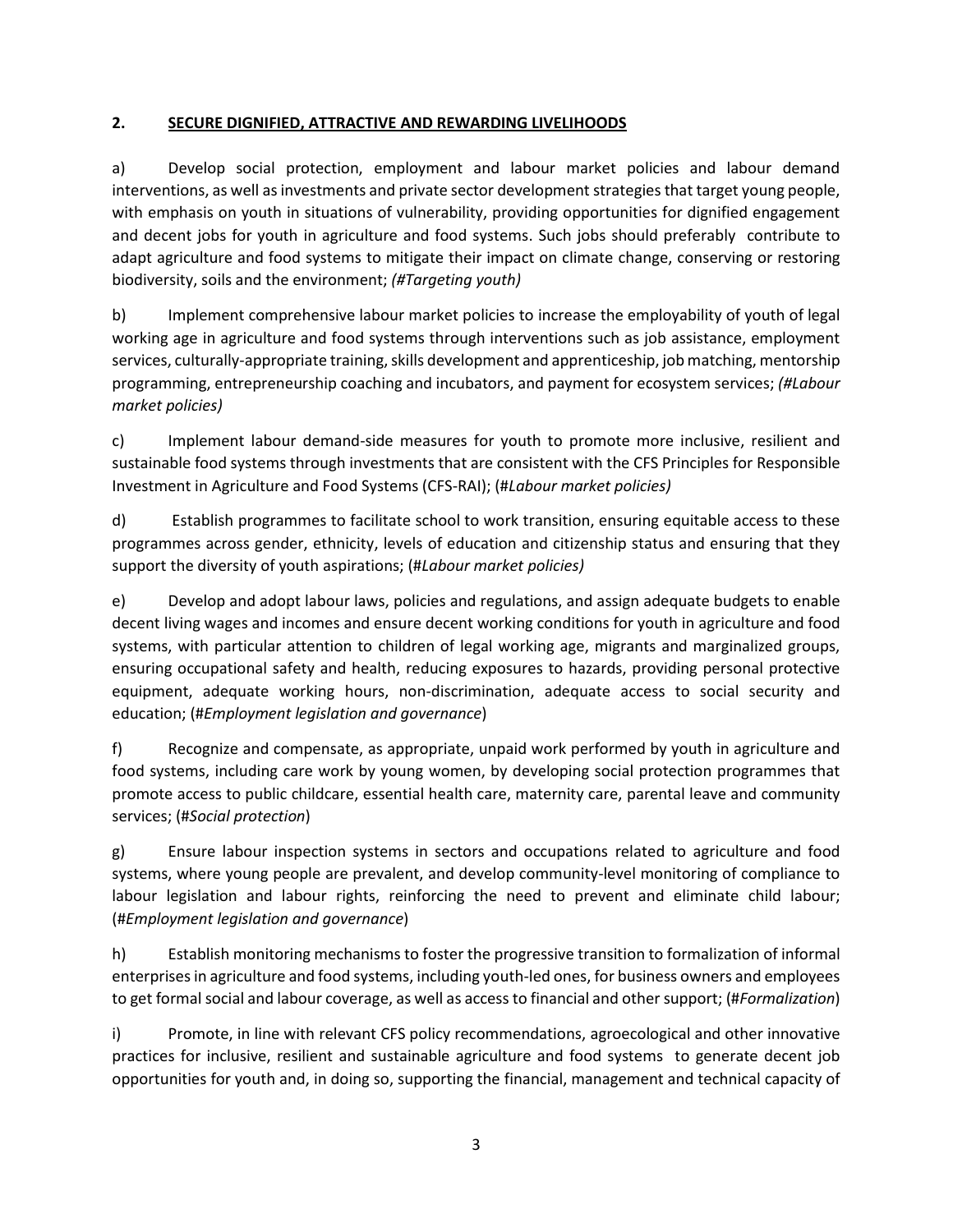youth as well as providing support and market opportunities for foods that contribute to healthy diets from sustainable food systems; (#*Incentives and social finance*)

### **3. INCREASE EQUITABLE ACCESS TO RESOURCES, INFRASTRUCTURE AND MARKETS**

*a)* Recognize and protect youth tenure rights and support youth equitable access, sustainable use, conservation and protection of land, seeds and biodiversity, fisheries and forests by adopting appropriate policies, legal measures and programmes at the national level, consistent with the CFS Voluntary Guidelines on the Responsible Governance of Tenure of Land, Fisheries and Forests (CFS-VGGT) and other relevant frameworks; *(#Natural resources)*

b) Develop legal measures, policies and regulations to facilitate inter-generational transfer of natural and productive resources and enterprises, including specific measures targeting young women, by supporting inheritance, start-ups and increased access to retirement and pension system; *(#Natural and productive resources)*

c) Support the establishment and functioning of cooperatives and other organizations to facilitate youth's access to productive assets, markets and services and increase their capacity to sustainably manage agricultural land, water resources and business. Additionally, encourage existing cooperatives and other organizations to establish youth sections; *(#Productive resources)*

d) Promote youth financial literacy and, in collaboration with financial service providers, the development and availability of affordable and inclusive financial services and products, including for the transfer and investments of remittances, tailored to the needs of youth engaged in agriculture and food systems, taking into account specific challenges faced by some groups (such as young women, youth living in rural areas and migrants); *(#Finance)*

e) Support youth entrepreneurship in agriculture and food systems, in both individual and collective enterprises, with specific attention to targeting young women farmers and entrepreneurs, by providing flexible financing programmes, including through savings mobilization, removing policies that prevent crowdfunding, alternative forms of collateral or collateral-free loans, low interest loans, contract farming and other value chain finance arrangements, warehouse receipts, digital and mobile financial services, insurance, remittances investment products, improved supply of financial services, provision of seed capital grants, partnerships with financial institutions and risk sharing instruments; *(#Finance)*

f) Improve public infrastructure to increase access to markets for youth producers, entrepreneurs and traders and empower youth to contribute to better link urban and rural territories, Indigenous Peoples and local communities for sustainable agriculture and food systems; *(#Infrastructure)*

g) Create enabling conditions for the engagement and leadership of youth in setting up shortdistance supply chain initiatives, such as community supported agriculture, urban and peri-urban agriculture, food baskets and local markets, that reduce the distance between consumers and producers, by implementing guidance provided by the CFS Policy Recommendations on Connecting Smallholders to Markets; *(#Markets)*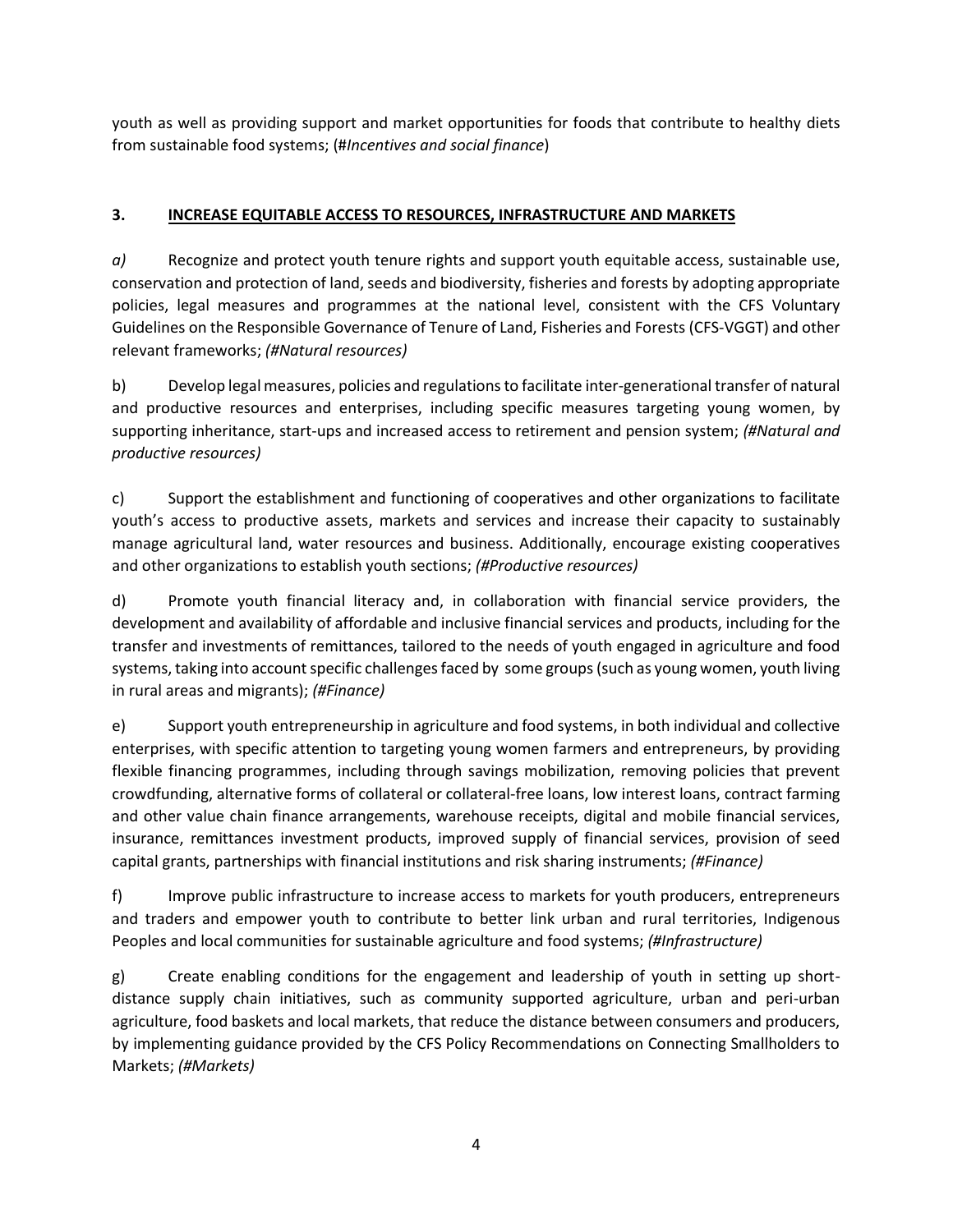h) Support development of effective business models for youth, incubators and relevant programmes to enable youth entry and engagement in food supply chains and support youth engagement in voluntary price premium and certification systems which may support better returns while contributing to more sustainable agriculture and food systems; *(#Markets)*

i) Support the development of public procurement programmes in agriculture and food systems, such as farm-to-school, school feeding and public nutrition programmes that engage sustainable and youth-led enterprises. *(#Markets)*

# **4. ENHANCE EQUITABLE ACCESS TO KNOWLEDGE, EDUCATIONS AND SKILLS**

a) Ensure universal access to free and quality education, improving infrastructure and introducing child grants and school meals programmes to facilitate access to school, ensuring school continuity during emergencies through access to long-distance learning and ensuring a safe and inclusive return to school without discrimination of any kind, and adopting multi-sectoral approaches to implement and enforce policies on girls' school attendance; *(#Education)*

b) Support multidisciplinary educational curriculum development in primary and secondary schools by including subjects related to sustainable agriculture and food systems, healthy diets, food security and nutrition, food literacy, as well as to leadership skills to prepare young people who wish to pursue agricultural and rural livelihoods, with related technical skills and practical learning components; *(#Education)*

c) Promote the development and uptake of training and vocational programmes that develop youth's skills for jobs in agriculture and food systems such as nutritionists, food educators, cooks in schools, farm managers, agri-food technicians, and extension and advisory service providers; *(#Training)*

d) Engage youth in research related to sustainable agriculture and food systems,sustainable use and conservation of natural resources, biodiversity and the environment, climate change mitigation and adaptation, and strengthen opportunities for youth to participate in community-based research partnerships; *(#Research)*

e) Promote inter-generational and intra-generational exchange of information, knowledge and practices, including Indigenous and traditional knowledge, through mentorship and peer-to-peer engagement;*(#Information and knowledge exchange)*

f) Develop intellectual property legislative frameworks recognizing and protecting Indigenous Peoples' traditional knowledge systems to guarantee effective intergenerational transfer of Indigenous Peoples' knowledge, addressing the risk of misappropriation or misuse by third parties. *(#Indigenous knowledge*)

## **5. FOSTER SUSTAINABLE AND INCLUSIVE INNOVATION**

a) Empower youth to promote inclusive innovation, through social and community enterprises, multi-stakeholder innovation platforms, community finance, and institutional innovations to link farmers to markets, acknowledging and utilizing inter-generational and Indigenous Peoples' traditional knowledge related to sustainable food systems; *(#Social innovation)*